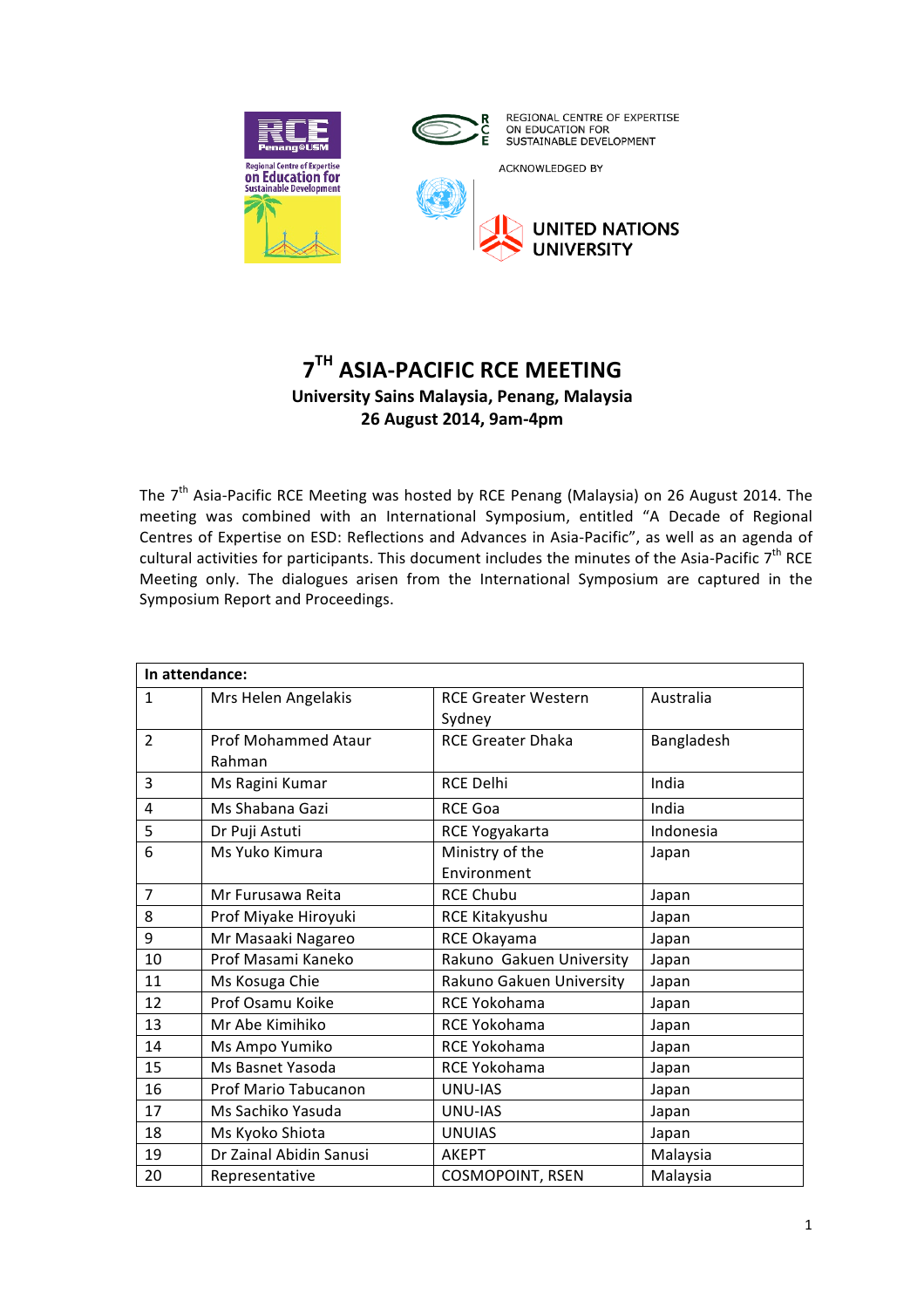| 21 | Representative              | COSMOPOINT, RSEN              | Malaysia          |
|----|-----------------------------|-------------------------------|-------------------|
| 22 | Dr Fujino Junichi           | <b>Iskandar Regional</b>      | Malaysia          |
|    |                             | Development Authority         |                   |
| 23 | Mr Jouman Boyd Dionysus     | <b>Iskandar Regional</b>      | Malaysia          |
|    |                             | Development Authority         |                   |
| 24 | Prof Kamarulazizi Ibrahim   | Centre for Global             | Malaysia          |
|    |                             | <b>Sustainability Studies</b> |                   |
| 25 | Tn. Hj. Osman Bin Hussain   | <b>JPN Penang</b>             | Malaysia          |
| 26 | Dr Mohamad Shafiq bin Abdul | Kampus Sejahtera              | Malaysia          |
|    | Aziz                        |                               |                   |
| 27 | Mr Mohd Hasim Abd Hamid     | KOPEL Bhd, RCE Sabah          | Malaysia          |
|    |                             | (observer)                    |                   |
| 28 | Representative              | Museum USM, RSEN              | Malaysia          |
| 29 | Representative              | Penang Free School, USM       | Malaysia          |
| 30 | Representative              | Pusat Sejahtera, RSEN,        | Malaysia          |
|    |                             | <b>USM</b>                    |                   |
| 31 | Prof Munirah Gazhali        | <b>RCE Penang</b>             | Malaysia          |
| 32 | Mr Ammar Aziz               | <b>RCE Penang</b>             | Malaysia          |
| 33 | Ms Dora Ayub                | <b>RCE Penang</b>             | Malaysia          |
| 34 | Dr Asyirah Abdul Rahim      | <b>RCE Penang</b>             | Malaysia          |
| 35 | Dr Mageswary Karpudewan     | <b>RCE Penang</b>             | Malaysia          |
| 36 | Dr Ingrid Mulà              | <b>RCE Penang</b>             | Malaysia          |
| 37 | Ms Fatin Aliah Phang        | UTM, RCE Sabah (observer)     | Malaysia          |
| 38 | Prof Ho Chin Siong          | UTM, RCE Sabah (observer)     | Malaysia          |
| 39 | Prof Sandra Morrison        | <b>RCE Waikato</b>            | New Zealand       |
| 40 | Dr Betsan Martin            | <b>RCE Waikato</b>            | New Zealand       |
| 41 | Dr Quilicot Gordiano        | <b>RCE Bohol</b>              | Philippines       |
| 42 | Ms Annie A. Manzano         | <b>RCE Cebu</b>               | Philippines       |
|    |                             |                               |                   |
| 43 | Ms Byun Wonjung             | <b>RCE Tongyeong</b>          | Republic of Korea |
| 44 | Ms Melissa Leung Hiu Tuen   | <b>RCE Tongyeong</b>          | Republic of Korea |
| 45 | Ms Kang Bunae               | <b>RCE Tongyeong</b>          | Republic of Korea |
| 46 | Dr Sonjai Havanond          | RCE Cha-am                    | Thailand          |
| 47 | Ms Areeporn Sittiyanpaiboon | RCE Cha-am                    | Thailand          |
| 48 | Dr Pham Ngoc                | RCE Southern Vietnam          | Vietnam           |
| 49 | Dr Pham Thi Hoa             | <b>RCE Southern Vietnam</b>   | Vietnam           |
|    |                             |                               |                   |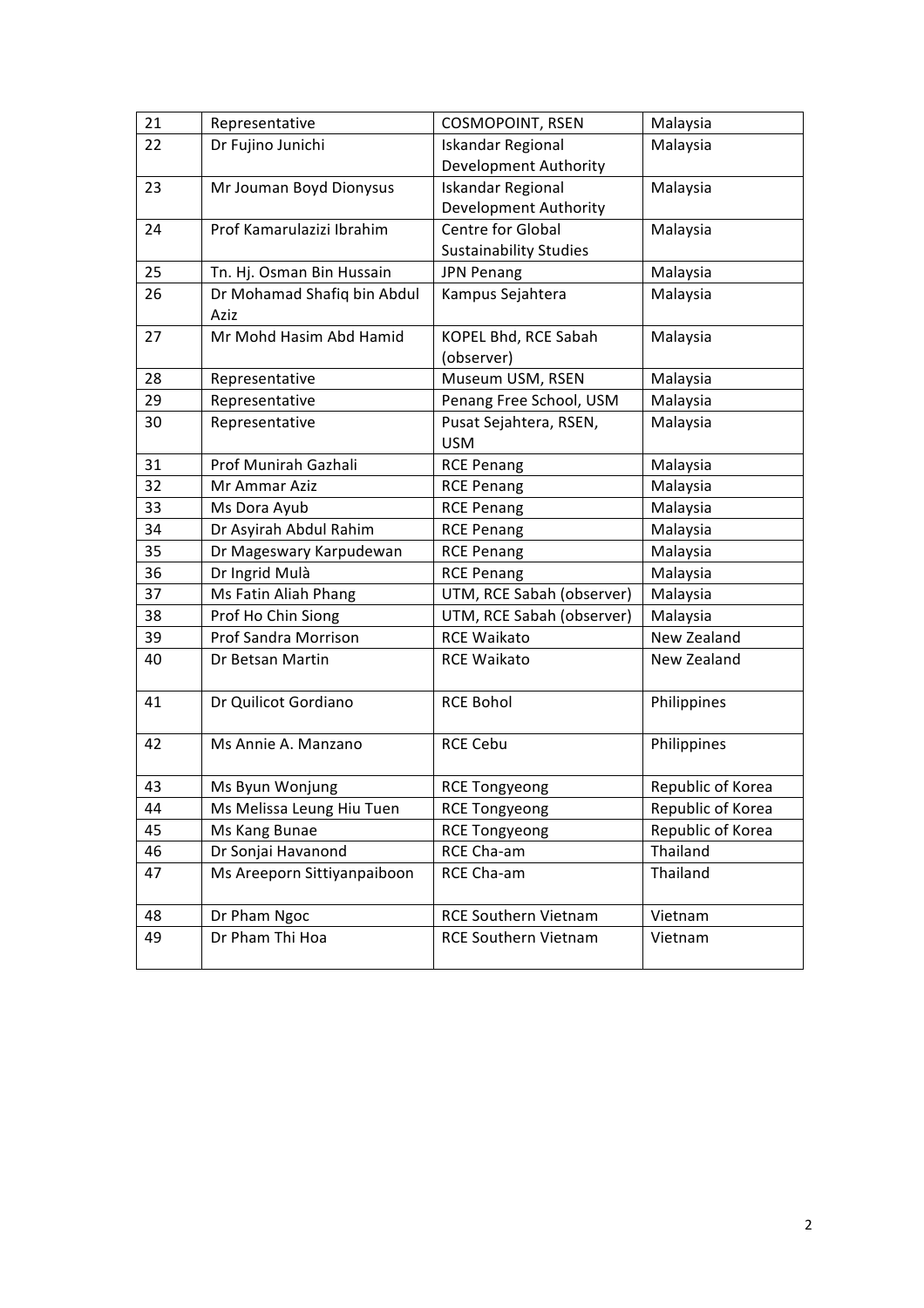# **Opening Ceremony**

- 1. The national anthem (Negaraku) and the University Sains Malaysia (USM) song (Menara Ilmu) were played to formally open the event and welcome international participants to Malaysia and USM.
- 2. The USM Vice-Chancellor officially opened the meeting and welcomed distinguished speakers, guests and participants. UNU-IAS and RCEs were thanked for their excellent work on leading change for sustainability in local and global communities. The USM Vice-Chancellor then emphasized how seriously sustainability was taken in USM and reminded to participants that RCE Penang was one of the first seven RCEs in the world to be acknowledged by UNU-IAS. He wished participants to have fruitful discussions and encouraged them to take the time to meet local stakeholders during the International Symposium on the following day.
- 3. UNU-IAS was invited to take the stage and deliver its opening remarks. USM colleagues and distinguished guests were thanked and RCEs were welcomed to the meeting. A special welcome went for RCE Waikato (New Zealand) and RCE Changwon (Republic of Korea) as new RCEs and potential RCE candidate Sabah (Malaysia) as an observer. It was noted that the first Asia-Pacific RCE Meeting was held in Penang in 2007 and RCE colleagues from the region were gathered again in Penang at the year when the United Nations Decade for Sustainable Development (UN DESD) ends and the Global Action Programme (GAP) is to be launched. UNU-IAS clarified its continuous commitment to supporting the RCE community and promote ESD activities at all levels after the UN DESD.
- 4. The UNU-IIGH Director was then welcomed and invited to deliver his opening speech. UNU-IIGH thanked honorable guests and participants at the RCE meeting and introduced the work of the institute. The aim of UNU-IIGH goes far beyond supporting quality in health systems and care services, but to promoting wellbeing globally. To effectively do so, UNU-IIGH is engaged in exploring the interlinkages between sustainability, human ecology and wellbeing. To illustrate this, the Boyden's biosensitivity triangle was shown in a powerpoint slide. The triangle expresses the hypothesis that the level of biosensitivity achieved by society influences the levels of both human's and planet's health. It also shows that there are cobenefits that a human ecosystem confers on human health. The UNU-IIGH Director expressed interest to connect more closely with UNU-IAS and individual RCEs to work together on overlapping issues of both UNU institutes such wellbeing and sustainable development.

### **Plenary Session**

5. RCE Tongyeong was invited to the stage and facilitate this plenary session. RCEs were welcomed and the context and dynamics of this meeting were introduced.

### *Review of the 6th Asia-Pacific RCE Meeting*

6. The first item on the agenda was to review the minutes of the previous Asia-Pacific Meeting which was hosted by RCE Kitakyushu from 22 to 22 October 2013 in Kitakyushu, Fukuoka,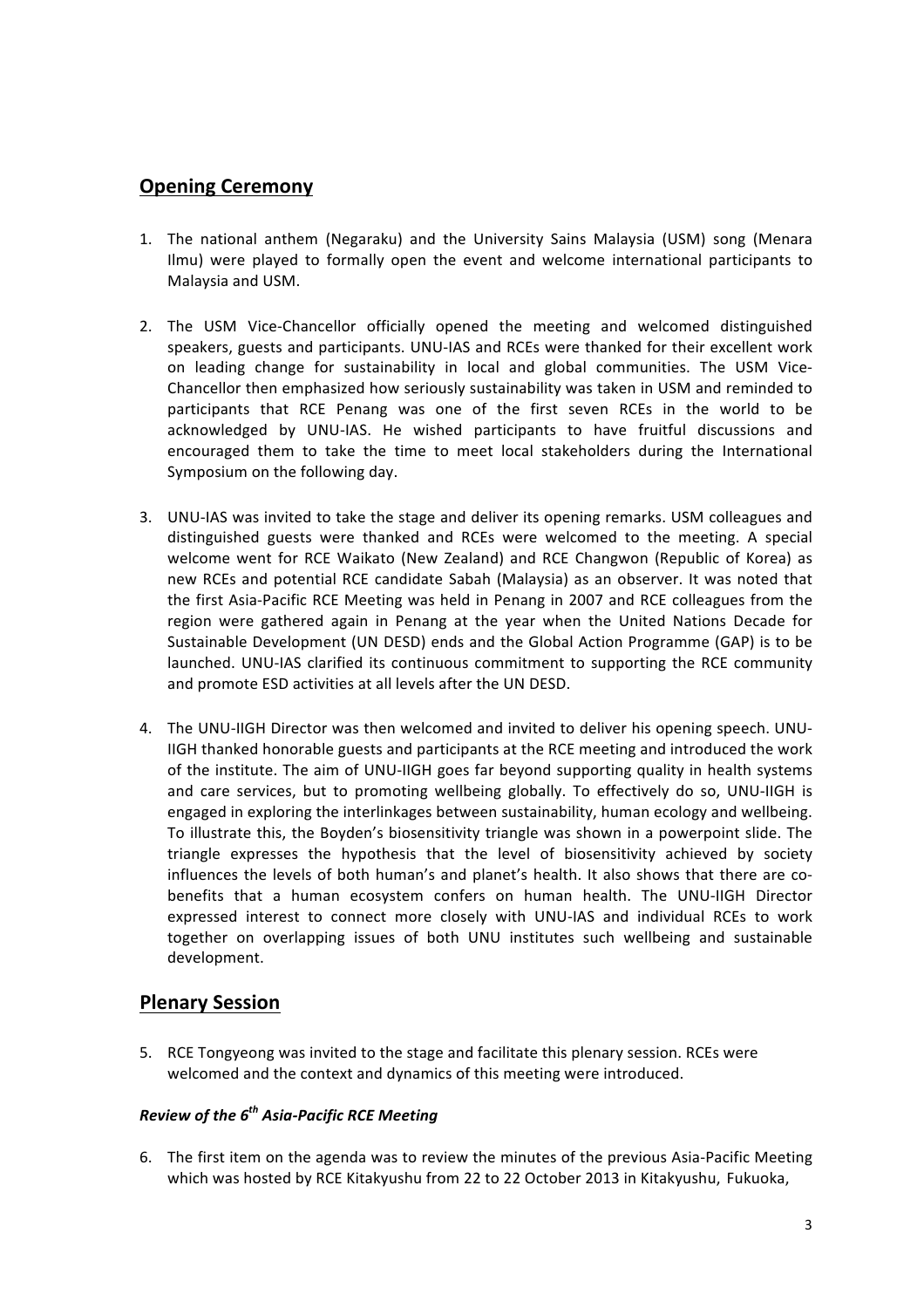Japan. Over 56 participants representing 15 member RCEs and 1 new candidate, RCE Waikato, attended this meeting in Japan. RCE Kitakyushu was invited to say some words about last year's meeting.

7. RCE Kitakyushu presented the RCE Meeting/International Symposium report which was developed after the event. The main key areas discussed in Kitakyushu included progress of the global RCE movement, inter-RCE collaborative projects, thematic discussions and a roadmap towards 2014 and beyond. RCE Kitakyushu invited RCEs to look at the Symposium's report which captures the key messages from the international event. The report was included in participants' folders

#### *Review of the agenda*

- 8. The facilitator of this session presented the agenda of the meeting which included opportunities to:
	- better understanding the RCE "family" in-Asia Pacific through reviewing progress of the global RCE Movement and introducing new RCEs;
	- understanding common/diverse areas of interest through thematic discussions on Youth/ Schools/ Community/ Biodiversity/ Disaster Risk Management; and,
	- discussing and planning collaborative efforts beyond the UN DESD, including collaborative projects, Asia-Pacific RCEs contribution to the GAP, and RCE achievements and challenges.

#### *RCE Global Movement*

- 9. UNU-IAS presented an overview of RCE network developments and RCE-related activities since November 2013. The current total number of RCEs is 129, of which 47 are from Asia-Pacific. In 2013, a total of 9 new RCEs were acknowledged being 2 of them from the Asia-Pacific region. These 2 new RCEs are RCE Waikato (New Zealand) and RCE Changwon (Republic of Korea). Due the growing number of RCEs, UNU-IAS is re-designing the RCE map and the RCE Portal.
- 10. The following are activities and events taking place between November to November 2014:
	- $8<sup>th</sup>$  Ubuntu Committee of Peers for the RCEs and  $8<sup>th</sup>$  Global RCE Conference (November 2013, Nairobi, Kenya)
	- RCE Youth Session and YUVA Meet 2014 (February 2014, Delhi, India)
	- Japanese RCE Meeting (March 2014, Okayama, Japan)
	- RCE Assessment Projects (Australia, India, Thailand, Japan, Kenya, Namibia, Zimbabwe, Malawi, Zambia, Tanzania)
	- 3<sup>rd</sup> RCE Americas Meeting (August 2014, Western Jalisco, Mexico)
	- $7<sup>th</sup>$  RCE Asia-Pacific Meeting (August 2014, Penang, Malaysia)
	- African RCE Meeting (September 2014, Windhoek, Namibia)
	- $9<sup>th</sup>$  Ubuntu Committee of Peers for the RCEs and  $9<sup>th</sup>$  Global RCE Conference (November 2014, Okayama, Japan)
- 11. In November 2013, 22 projects from 20 RCEs were submitted for an RCE Award and 6, including RCE Okayama and RCE Greater Western Sydney, received an "Outstanding Flagship Project" award.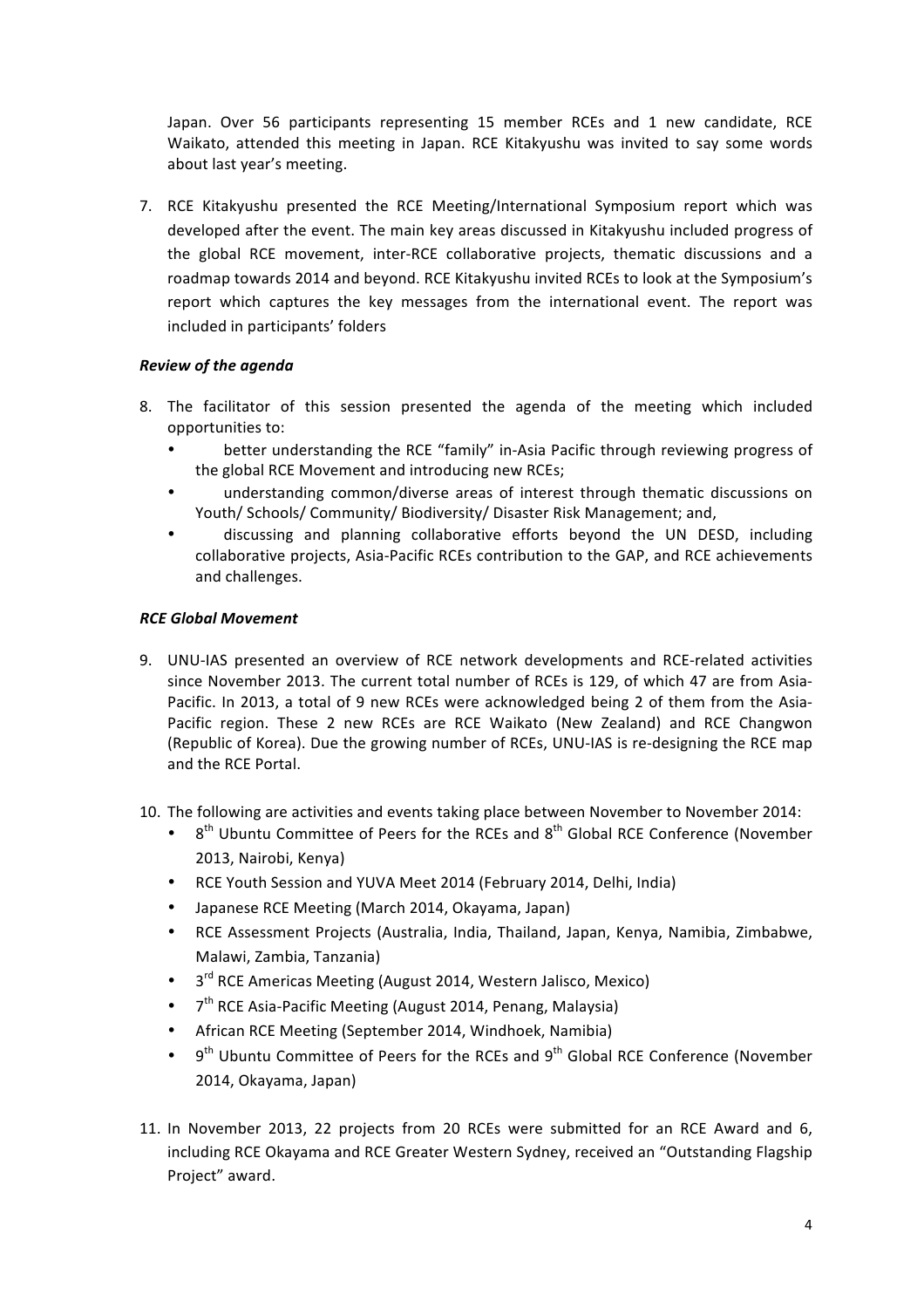- 12. UNU-IAS announced that a commemorative 10 year book will be launched in Japan in November 2014.
- 13. The bulletin and the RCE portal will continue to be used as key RCE communication tools.
- 14. UNU-IAS urged those participants who had not registered to the Global RCE Conference to do so as soon as possible and before the 19<sup>th</sup> September.

#### **Introduction of new RCEs**

- 15. The facilitator of this session returned to the stage and introduced the two new RCEs acknowledged last year and RCE candidates. These RCEs were asked to say a few words about themselves.
- 16. RCE Waikato is hosted by the University of Waikato in New Zealand and has a strong focus on indigenous people, ESD professional development for teachers and ethics of responsibility. A new Maori project on water as a commons to development a law is currently being implemented.
- 17. RCE Changwon is based in Republic of Korea and its main focus is on low carbon and climate change agendas as well as supporting community development and inclusiveness for ESD.
- 18. A potential RCE candidate Sabah is based in the island of Borneo, Malaysia. If successful, the RCE will be hosted by the Universiti Malaysia Sabah with close collaboration with Japan International Cooperation Agency (JICA). Key activities will include the development of ecotourism and the establishment of educational programmes for schools which promote biodiversity conservation.

# **Thematic Discussion**

19. After the plenary session, thematic discussion groups were organised in the following topics: Youth, Community, Schools, Biodiversity and Disaster Risk Management. Each thematic group was moderated by a facilitator and a rapporteur. Facilitators were asked to summarise the key points of the discussion in the plenary.

#### *Thematic Group 1: Youth*

- Attended by 6 RCE members.
- RCE activities in this area are primarily focused on: healthy lifestyles, food, sustainability volunteerism, embedding ESD in specific disciplines, youth motivation in action for sustainability.
- Discussions were centred on: strategies to involve youth parents in activities such as the organisation of seminars and initiatives related to healthy food; the importance of engaging higher education/college students in sustainable practice (eg., reducing energy use); and, the need to use social media to engage youth more meaningfully.
- The group concluded that it is important to increase youth awareness in sustainability. To do so, there is the need to motivate youth through competitions and give incentives.

#### *Thematic Group 2: Community*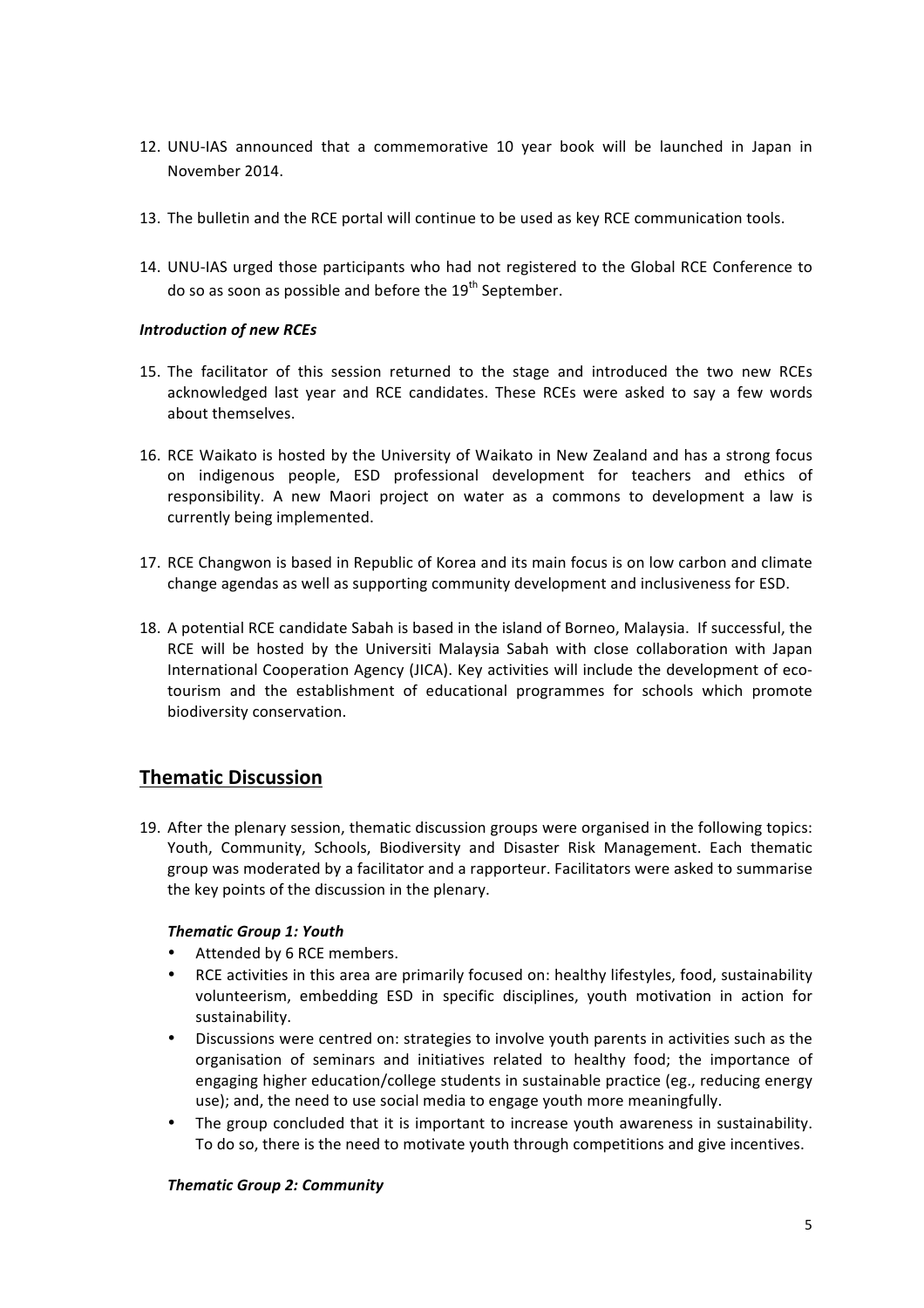- Attended by 5 RCE members.
- RCE initiatives in this thematic area are diverse: promoting low carbon emissions and community development in rural areas through the implementation of FELDA projects; supporting biodiversity conservation through eco-tourism developments; engaging disadvantaged groups through social enterprise and entrepreneurship initiatives.
- Discussions were focused on: how to coordinate community members to ensure sustainability of projects; the need for government support to ensure an effective implementation of projects; methodologies that can be used by the community to develop their own action plans; the need for local systems and/or handbooks that can help communities to implement and sustain projects; the importance of ensuring that the community understands the project key issues; the need for greater collaboration of all community stakeholders.
- The group concluded that there is a need for more government support to develop and implement community projects; quality of projects is key to their success; and, there is a need for creating sustainability awareness at the community level.

#### *Thematic Group 3: Schools*

- Attended by 8 RCE members.
- School initiatives and projects highlighted in the discussion included: embedding ESD in curriculum syllabus using participatory approaches; promotion of education in mother tongue and traditional and indigenous knowledge; inter-school collaboration on sustainability issues; assessing sustainability progress in schools as a way to improve on certain key sustainability issues.
- Discussions were centred on: the need to embed local/indigenous knowledge in the curriculum through national negotiations, teacher training and working with schools; the need for national support for educating using children's mother tongue; the challenge/problems of upscaling and mainstreaming projects to different parts of the world; the need for tracking sustainability progress in schools to identify issues which need to be addressed; organisational challenges arising when leadership changes and when there is no stability regarding the coordination of RCEs; the need for new methodologies which capture stories of children who have lived natural disasters.
- The group agreed that RCEs should work more closely with partners and broker new partnerships for sustainability; explore new funding possibilities; and, document good practice and case studies through group emails.

#### *Thematic Group 4: Biodiversity*

- Attended by 5 RCE members.
- The group shared various challenges and case studies on biodiversity and traditional knowledge from the past year and agreed that 2014-15 should be focused on collaboration on awareness on climate change and biodiversity.
- Discussions were focused on the following key issues: climate change and its effect on biodiversity of the region; ESD as a key strategy to address climate change and loss of biodiversity; public awareness and learning strategies on climate change and their impact on biodiversity conservation; need for transdiciplinary approaches to effectively raise public's awareness.
- The group decided to work on an APRCE CEPA on Climate Change and Biodiversity Project (RCE Penang to coordinate with APRCE and others); reactivate Facebook for communication and discussion; organise an International Conference on Climate Change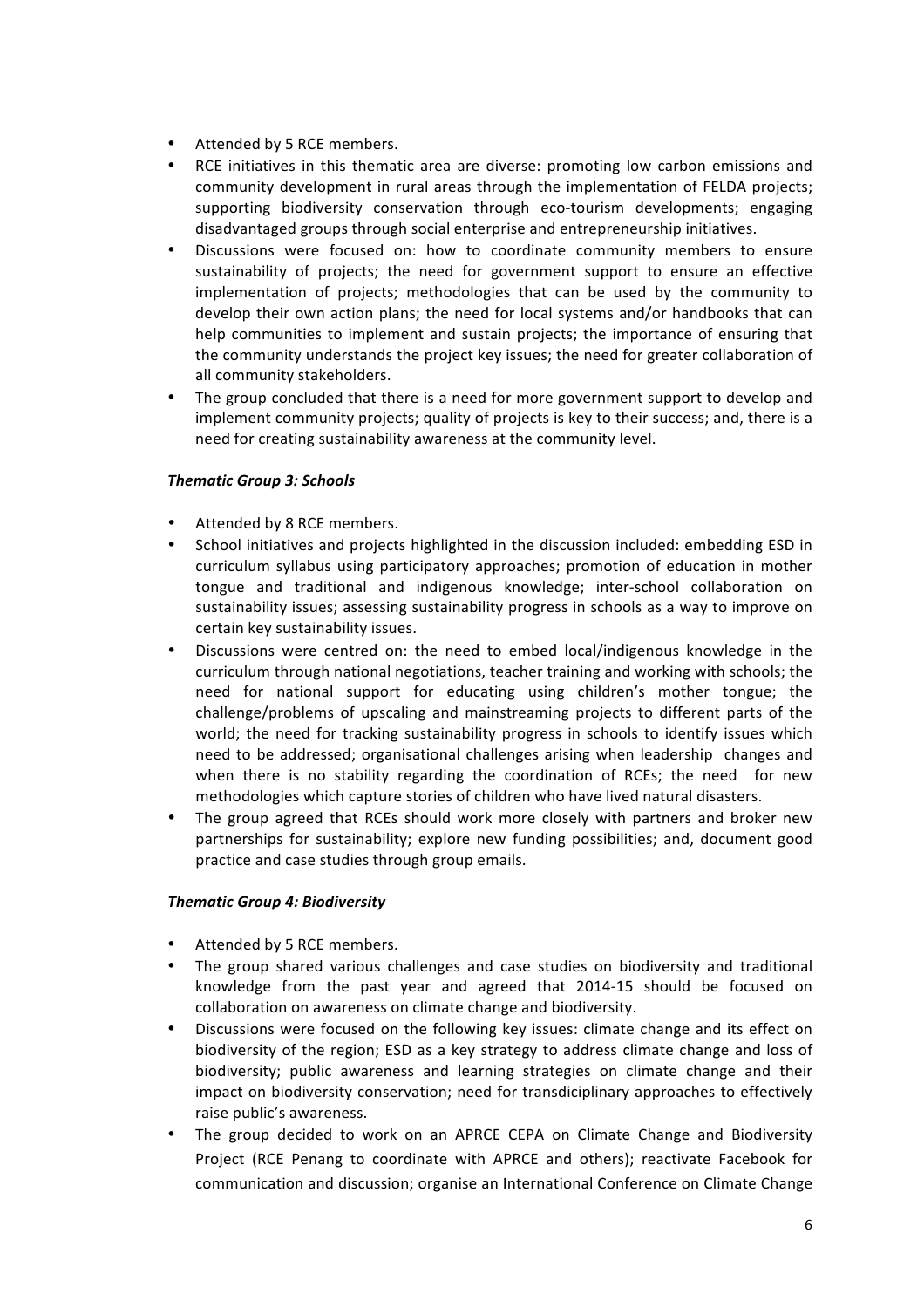and Biodiversity in 2015 (RCE Chaam); and, focus on public awareness (Communication, Education, Participation and Awareness).

#### *Thematic Group 5: Disaster risk management*

- Attended by 7 RCE members.
- The various activities and initiatives highlighted by RCEs include: adaptation of resources on disaster risk reduction from ACCU links; the Bangladesh Climate Change Adaptation Fund; embedding of ESD in the higher education syllabus.
- Discussions took place around the need of developing structural flood control management and creating awareness on flood risk areas.
- Two important conferences were announced: the UN World Conference on Disaster Risk Reduction (Sendai, March 2015) and the Water Conference (November 2015).
- The group concluded that it is important for RCEs and HTC to support ESD in Disaster Risk Management. Members proposed to embed ESD in Landscape Management and promote natural and traditional defence mechanisms such as Disaster Mitigation.
- Future plans of the group include: training local communities on disaster recovery protocols (6 RCEs); increasing awareness on upstream population to protect local (RCE Southern Vietnam); getting involved in the draft of the NAPA (RCE Greater Dhaka); engaging with HTC on a conference on ESD and Disaster Mitigation.

### **Inter-RCE Partnerships and Collaboration**

- 20. RCE Bohol and RCE Greater Phnom Penh have joined forces to organise the 6th International Conference on Environmental and Rural Development during 7-8 March 2015 in in Bohol Island State University of (BISU), Bohol, Philippines. The Conference will explore and discuss strategies and processes for sustainable rural development taking into account agricultural and environmental aspects in developing countries.
- 21. RCE Okayama was invited to the stage to share plans of the RCE Global Conference ESD Week in November 2014 in Japan. The RCE Conference will take place from 4-7 November in Okayama and the preparation is currently underway. On Thursday 6 November, the ESD Week will be officially opened and various ESD stakeholder meetings, like the UNESCO ASPnet World Conference and Youth Conference, will also take place in Okayama. The International Conference on Higher Education for Sustainable Development (9 November) and the UNESCO World Conference on ESD (10-12 November) will take place in Nagoya. Japanese RCEs is planning to jointly organize an ESD-related event on 10 November in Nagoya.
- 22. RCE Greater Western Sydney organises the Youth Education Summit YES! Summit annually. The Summit is for school students and their teachers. It promotes student leadership and showcases sustainability achievements and practices in both primary and secondary schools. RCE Penang launched this initiative in Penang in 2013 and participants joined the Summit virtually.
- 23. RCE Tongyeong announced that the Sejahtera Centre will be finalised very soon and officially launched on  $30<sup>th</sup>$  March 2015. The Sejahtera Centre borrows its name from an indigenous word in Malaysia which is usually translated as "well-being", but it actually embraces more than well-being (environment, health, spirituality, balance...). The Centre will host various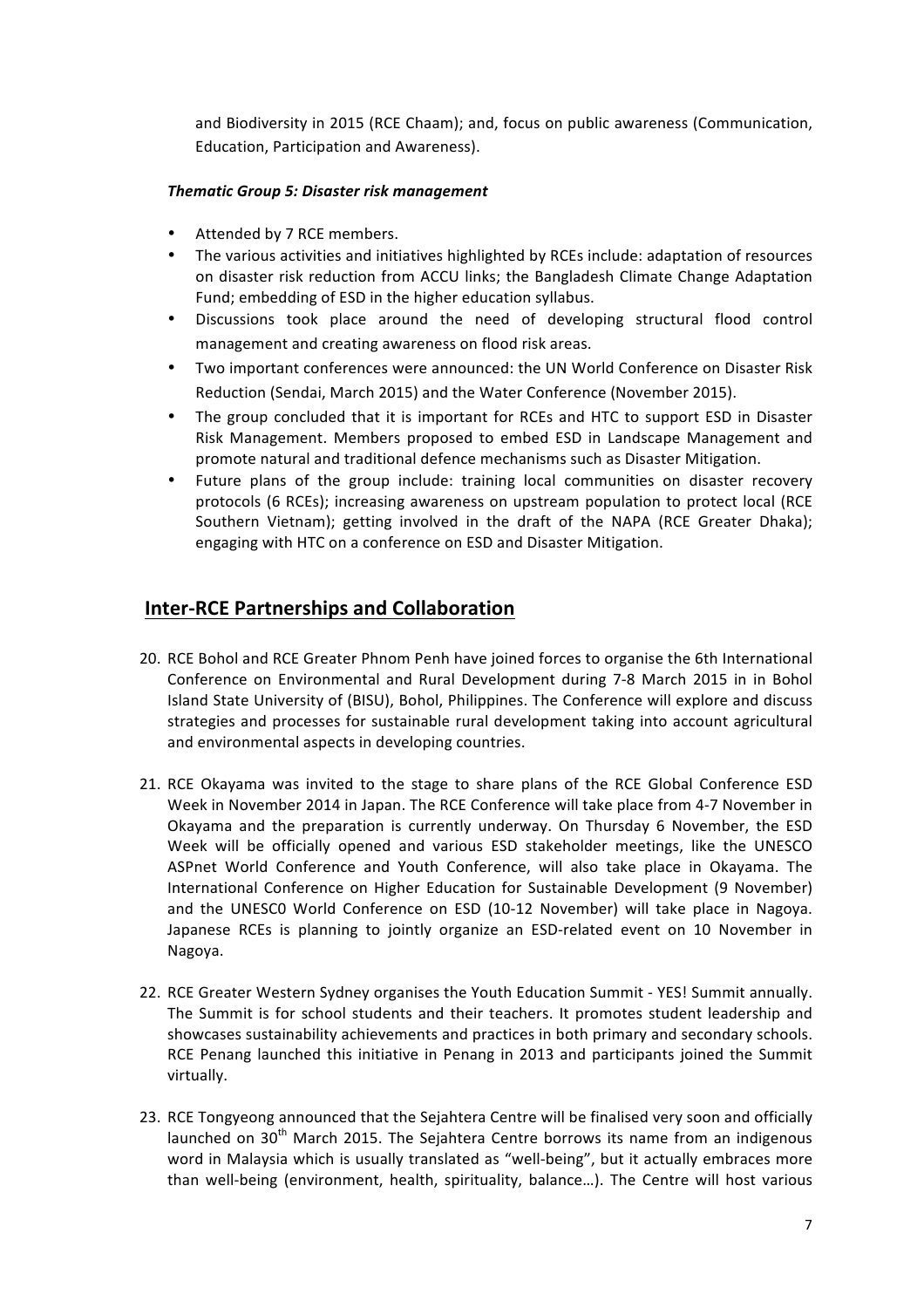organisations including RCE Tongyeong and will provide great opportunities to strengthen partnerships and collaboration amongst RCEs in Asia-Pacific. Collaborative activities could include volunteerism or internship programmes, but many others which are still to be defined. It was agreed that first year activities of the Centre would be centred on the topic of traditional knowledge.

### **RCEs Beyond 2014**

- 24. UNU-IAS reminded again participants about the different events which will take place in Japan in November 2014 and briefly presented the priority action areas of the GAP. UNU-IAS has submitted GAP Launch Commitments restating that UNU-IAS will be committed to integrating ESD in education and SD policies through policy-relevant research and strengthening capacities of policymakers and young professionals; transforming higher education institutions in the pursuit of sustainability through integration of SD and ESD into curricula, capacity building of educators, and promotion of innovative research, methodologies and pedagogies; and advancing ESD at the local level through the RCE imitative.
- 25. The "Advancing ESD Beyond 2014: Strategy for Asia-Pacific RCEs" was shared with RCE Asia-Pacific colleagues previous to the meeting. This session aimed at discussing the document and deciding whether it could be accepted as a Strategy of RCEs in Asia-Pacific after the DESD. UNU-IAS proposed some questions for discussion and then presented the document which has been structured following the GAP Priority Action Areas (advancing policy, transforming learning and training environment, building capacities of educators and trainers, empowering and mobilising youth, accelerating sustainable solutions at the local level). The main key points raised are summarised below.

#### *Policy support*

- Importance of stressing the need to creating closer linkages with universities and increasing participation of local communities in ESD/SD policy-making.
- RCEs can share experiences on ESD policy-making.
- It would be interesting to illustrate some of the strategic points with some examples.
- In 2014, many ESD strategies launched at the start of the Decade will expire. This is an important opportunity for RCEs to be involved in lobbying for new strategies or to participate in the development of new ones.
- Need for highlighting the importance of M&E processes and benchmarks to track ESD progress and learning, and capture lessons learned.
- Sections could be re-ordered taking into account the policy making process cycle.

#### **Whole Institution Approach**

- Need for clarifying what whole institution means and what processes this involves.
- Institutions and organisations are different between each other and this needs to be taken into account when facilitating change for sustainability.
- The organisational learning process and the involvement of all institutional stakeholders are crucial.